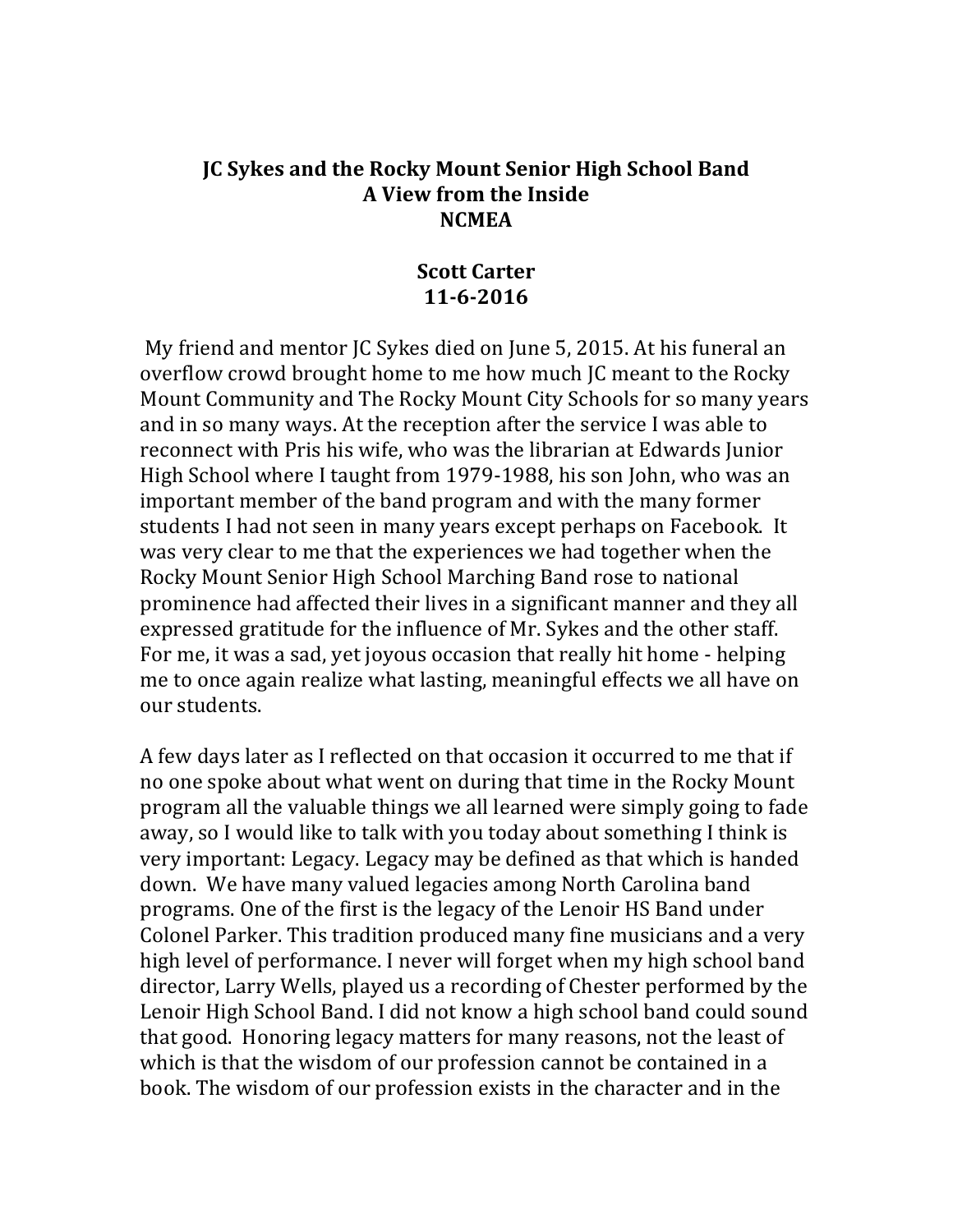actions of our best teachers. Lets face it - none of us knew what we were doing when we got our first job, despite the best efforts of our professors. I bet if we took a sampling, most of you would say that somewhere along the line you had a very important mentor that helped you develop, over time, into a better teacher and you are probably still working on that. This is why mentoring is so important and why legacy matters and this is why I felt compelled to apply for this opportunity to talk with you today. IC Sykes was my mentor from 1979-1988, the years I taught the junior high feeder program that fed into Rocky Mount Senior High.

I am so lucky to have been hired at Rocky Mount – it was the only job I applied for coming out of the ECU School of Music in 1979. I had been accepted to the University of Michigan to study trumpet performance but had met this wonderful young lady who was also a music-major at ECU, named Joy Hinsley and we wanted to get married so I needed a job. JC later told me I got the job because Herb Carter, then Director of the ECU Wind Ensemble, called him and recommended me and JC said if I was good enough for Herb I was good enough for him. Once again, this shows importance of legacy. After my first concert - don't you all remember your first concert - I drove over to the high school and asked him what he would have given me in terms of rating. He said he would give me a III. This is the first character trait I want to highlight about [C. He was about the most honest person I have ever known. He was also polite and would have never said anything like that to me unless I asked. I responded, ok, would you come over to Edwards Junior High and help me? This was the beginning of us working closely together for 9 years, eventually arranging our schedules so that when the large bands at my school rehearsed he was there and when the bands at the high school rehearsed I was there. I had the good fortune of having a veteran teacher of 19 years stand behind me each day as I rehearsed.

It was not long before IC invited me to attend high school marching band practice. I am not sure when the conversation happened but he said he wanted to win a BOA Grand National Championship in 5 years. I honestly thought he was a little crazy. The Rocky Mount Band had some local and regional success but even a new comer like me knew this was going to be a huge undertaking. Neither Pris Sykes nor myself could remember why IC said we were going to attempt this. Perhaps it was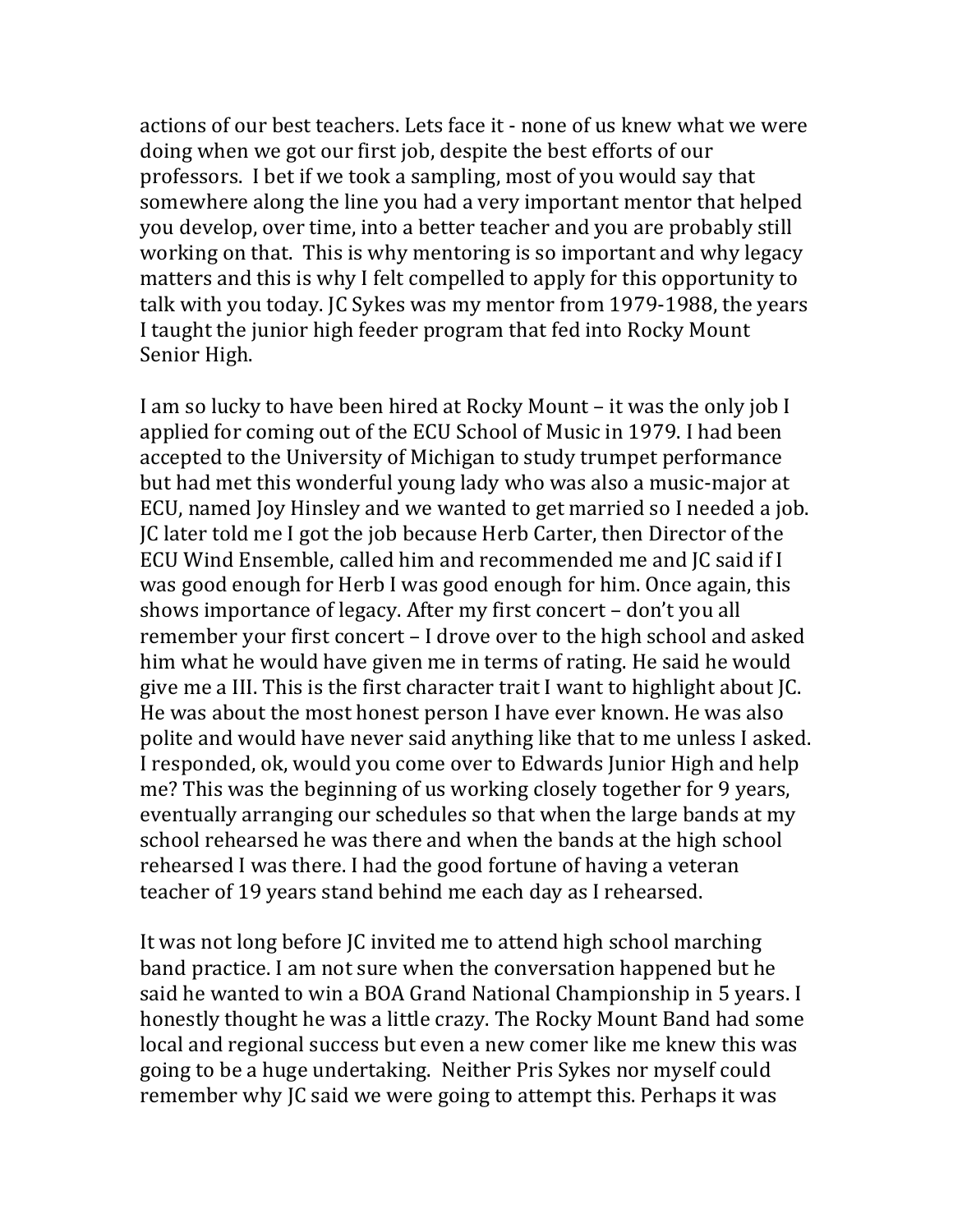because in all walks of life JC wanted to do things well and he did! He hated mediocrity in any form. Away from school he was an excellent wood worker and builder and spent many retirement years as a fine instrument repairman. I think he brought that same need for a challenge and desire for excellence to his band program. After 19 years of proven success he did not need to do this for himself. I think he wanted to push our program to be the best it could be for the students and community and since we were going to do marching band anyway, we may as well do it as well as we can.

Let me ask you a question – has anyone read **The Little Book of Talent**: **52 Ways to Improve Your Skills.** (LBOT) by Daniel Coyle? Gail Williams recommended this book in a recent master class at ECU. Coyle went to several places that he termed **pockets of excellence** in different locations throughout the world. He wrote down what the master teachers and coaches did when developing talent and the results are in this book: 52 short suggestions with explanations that describe the behaviors he witnessed.

One of the locations was the Spartak Tennis Club in Moscow. This club has developed more top 20 women tennis players than any club in the United States. It is run by a 77 year old women named Larisa Proebrazyhenskaya. The students there cannot play any tournaments for three years. They must develop their technique and they do this by *imitatsiya*, perfecting their strokes but not hitting tennis balls. Another visit took Coyle to Brazil where world-class soccer players are developed. How: they grow up playing an indoor version of soccer called *futsal* where the court is much smaller than a soccer field thereby resulting in 6 times more touches per player and with a smaller heavier ball. In both cases, the development of excellence in a sport is the result of intense commitment to technical perfection and on the international level the results speak for themselves.

I was not familiar with this book but had read Coyle's **The Talent Code**, which is also very informative for educators because the topic is the development of excellence in performance in whatever genre. When the topic is the development of excellence I am interested because isn't that what we are trying to do with our students? Aristotle said, "You are what you repeatedly do. Excellence then is not an act, but a habit." As I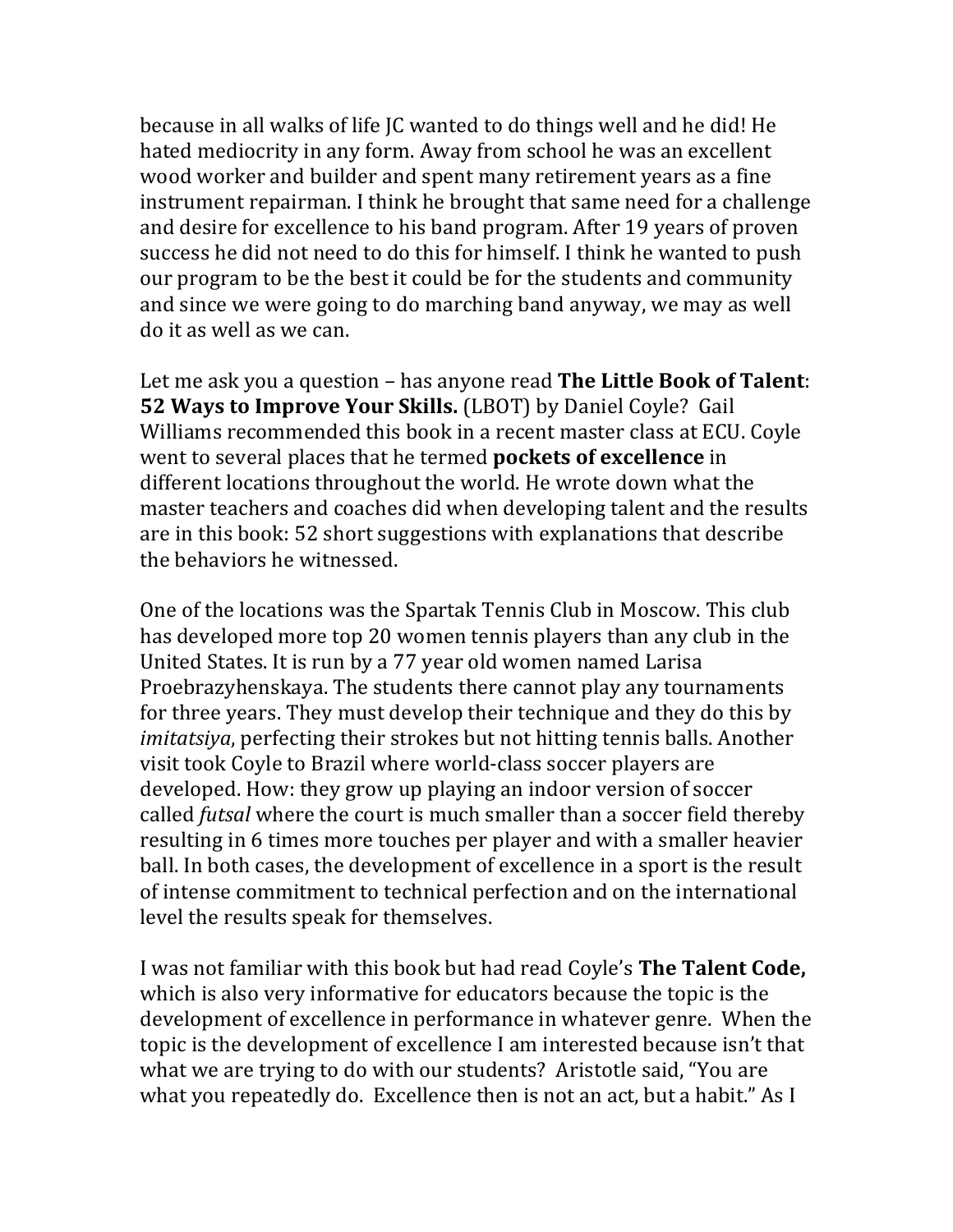began to read this book I said to myself - this is JC Sykes - I was seeing JC in it and by extension myself because of the things I learned from him. For the remainder of our time together I would like to pull out a few of the tips from the LBOT so you can have concrete ideas about what I saw IC do on a regular basis and perhaps they can help you in your teaching in some way.

# LBOT tip number 12 is five ways to pick a high quality **teacher/mentor:**

# Avoid someone who reminds you of a polite waiter.

JC was honest and direct. He was dedicated to reality and did not sugar coat anything. He told the truth as he saw it and if you did not like it too bad. 

# **Seek someone who scares you a little.**

JC was authoritative but not authoritarian. He was the definition of professional. He wore a shirt and tie or a coat and tie to work everyday. In the language of my youth, he was what we called strict and old school.

# Seek someone who gives short, clear directions.

Ronald Gallimore and Roland Tharp have updated and revisited a 1970's study of legendary UCLA basketball coach John Wooden. It is called: What a Coach Can Teach a Teacher: Reflections and Reanalysis of John Wooden's Teaching Practice. Upon his retirement in 1975, John Wooden's UCLA teams had won 9 national championships, including 7 in a row. Video analysis revealed that the majority Wooden's teaching comments in practice were described as what to do and how to do it, or were activating and intensifying previously instructed behavior. His comments were short, punctuated and numerous, no lectures, no harangues. Only 7% of his comments were compliments. This is the Way IC Sykes rehearsed. **Reach for a goal - evaluate the distance between the reach and the goal - return to step one.**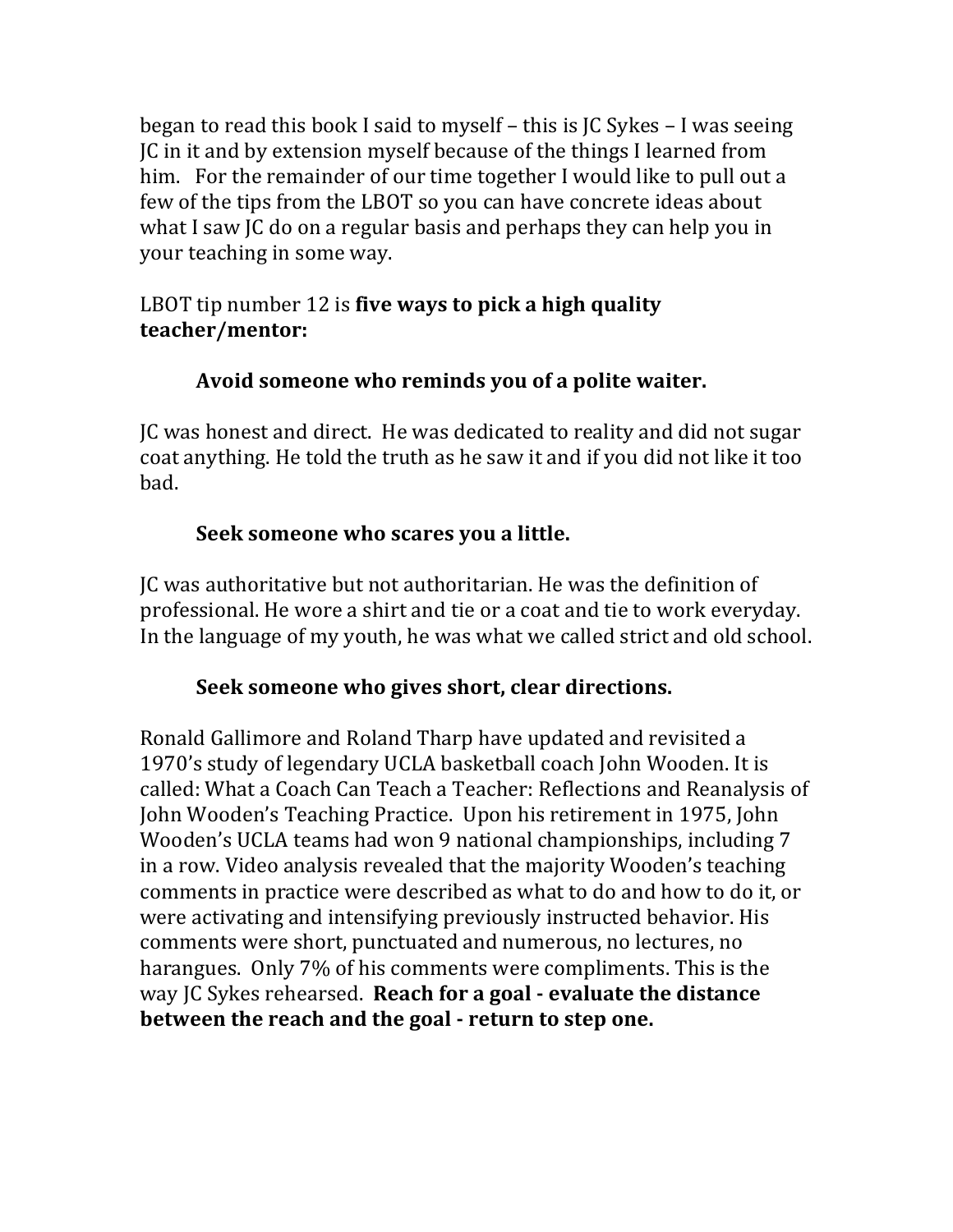#### **Seek someone who loves fundamentals.**

Bill Walton, starting center of the 1971-72 UCLA team that went 30-0 and was part of an 88 game win streak discussed the first practice he had with John Wooden. The opening portion of the practice was a detailed, step-by-step instruction on how to put on socks and how to properly wear basketball shoes. He thought this was ridiculous but coach commented, the best player in the world is useless if his feet have blisters. No detail was too small. For example, JC once told me, Scott, if you are not teaching sound, what are you teaching? He wanted his groups to play in time, in tune, and in tone. It was not a complicated equation. 

# **Other things being equal- pick the older person.**

Well, I have to say JC was and did all these things that quality teachers do. 

Because of him I think the Rocky Mount band program from 1979 to 1988 was a **pocket of excellence**, as Daniel Coyle describes. A flowering of achievement took place there with the coming together of good students and lots of them, a terrific band parent organization, great community support and a very fine staff that really enjoyed working together. I can only speak to those years because that was when I was there. Here are some the accomplishments during that time:

2 Tropicana Music Bowl Championships 5 BOA regional championships 3 BOA Grand National Championships The Presidential Inaugural Parade - 2 The Tournament of Roses Parade, Pasadena, CA The Lord Mayor of Westminster Parade, London

Numerous other championship performances in 10 states A performance in Carnegie Hall Over 2 decades of superior rating at MPA in Grade 6 An award winning jazz ensemble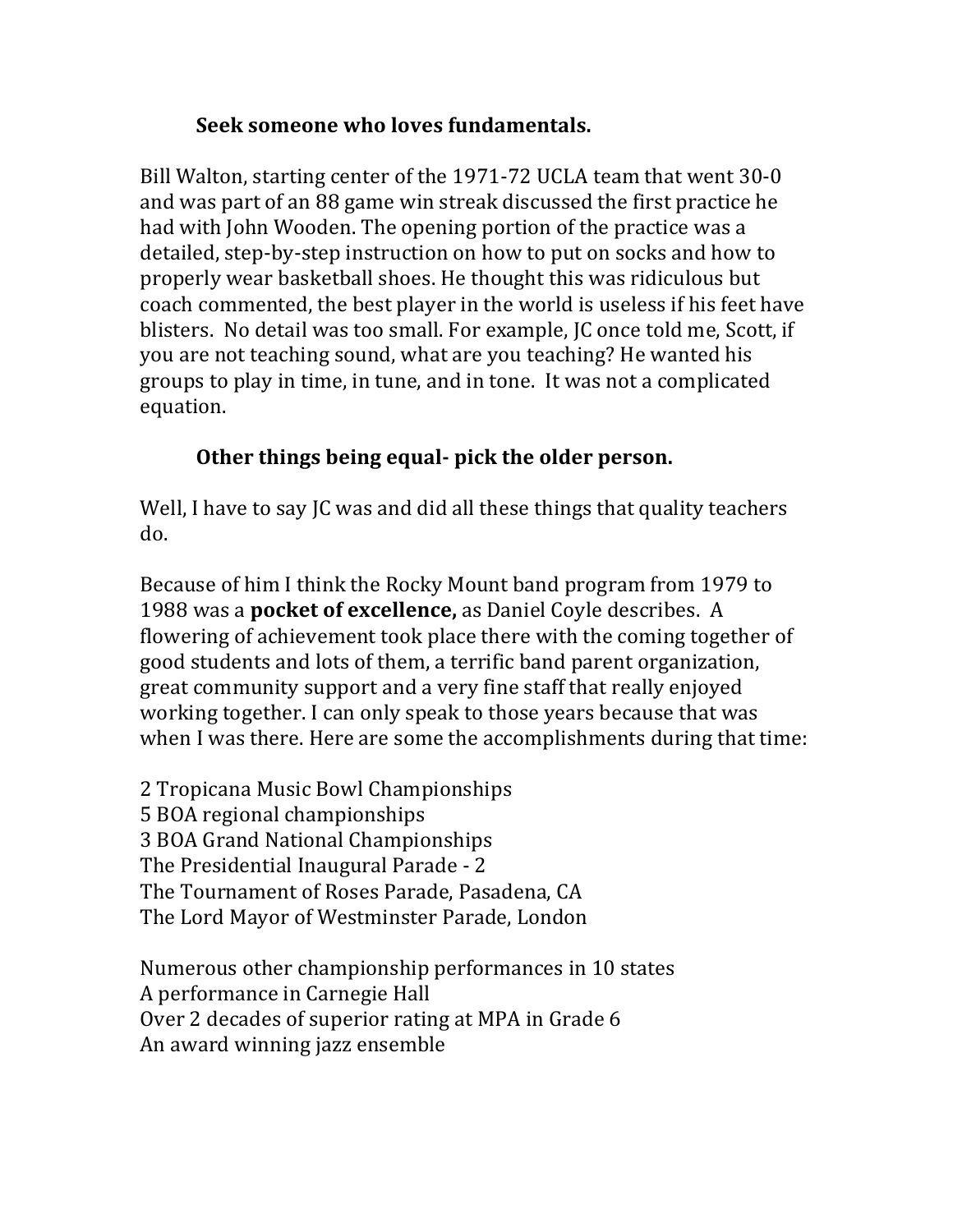There was no reason for a medium size town in Eastern North Carolina to have a band program that would rise to national recognition unless someone served to **ignite** the drive for excellence. JC supplied the **ignition**. His motto during this time was **whatever it takes.** When excellence is desired it is amazing how all decisions become easy. Nothing of substance takes place without this kind of vision. **Aristotle** said faith is the confidence that possibility can transcend mediocre circumstances. Somehow, he got everyone on board by having faith in us.

Our journey began in 1981 with a  $5<sup>th</sup>$  place finish at the BOA Eastern Regional at JMU, our first BOA competition. We also finished in 11<sup>th</sup> place at Grand Nationals that year.  $1982$  saw  $3<sup>rd</sup>$  and 4th place finishes in Southeast and Eastern regionals respectively. Grand Nationals saw a  $6<sup>th</sup>$  place finish.

Now, I would like to refer back to LBOT. These are some tips that describe our developmental years in our quest – believe me, it was a shared endeavor.

# **1. Stare at what you want to become**

Spartak Academy young girls

#### **3. Steal without apology**

Norwin High School

### **5. Be willing to be stupid – learning is reaching. Embrace reachfulness.**

After competing at the national level for 2 years and falling short of our goals, change was clearly needed and JC knew it and I give him total credit for accepting this risk. After all we could fail, but **FAIL** is nothing more than **First Attempt In Learning**. Learning is reach – reach for the goal, evaluate the distance between the reach and the goal and return to step one.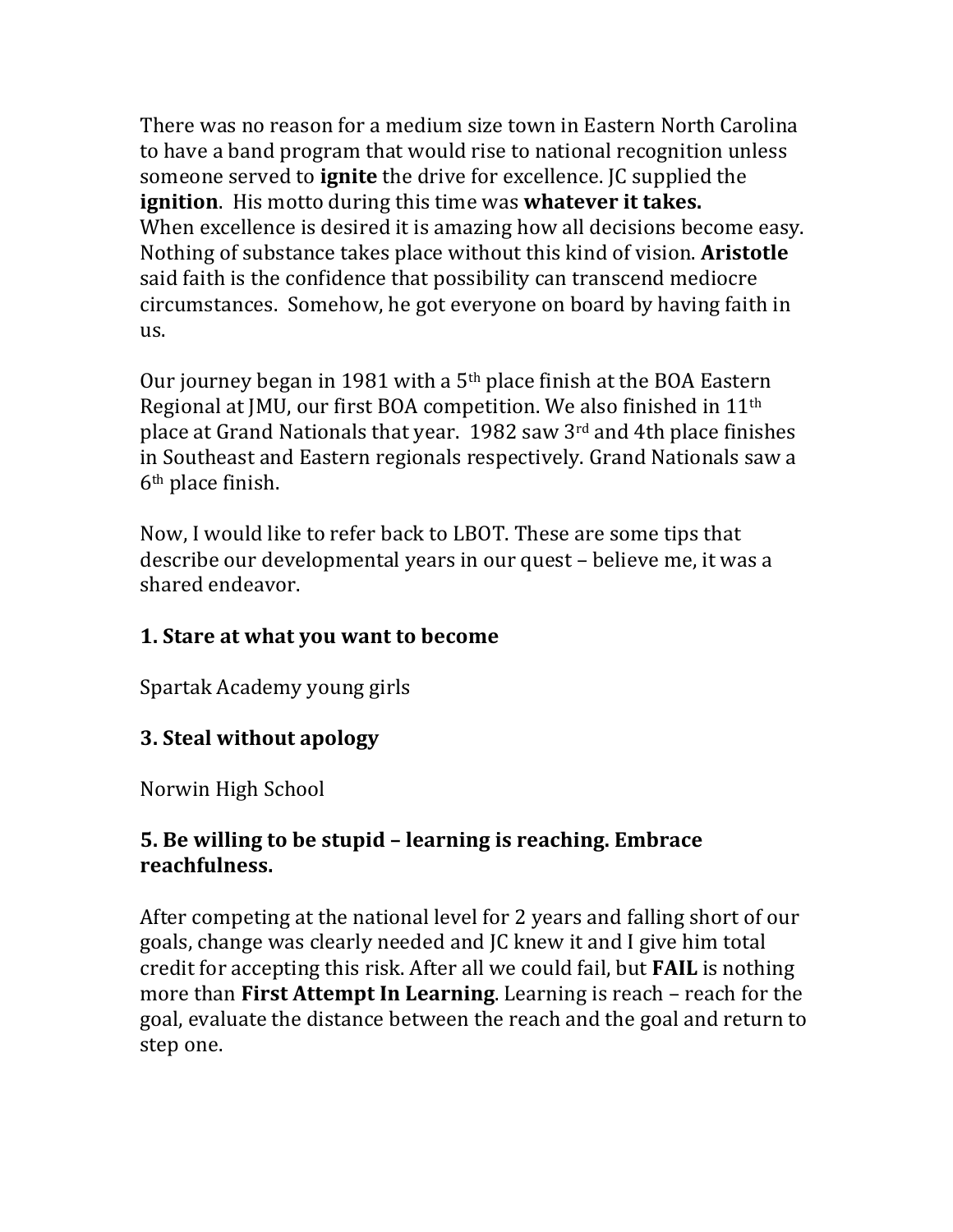It was clear the staff needed to change and our habits needed to change. The status quo was not getting us where we wanted to be. This is a difficult thing to admit but the fact is that if you want to be successful at the national level you are going to need help. As a result the following changes occurred:

Gary Czapinski was brought in as consultant and drill designer. Sadly, "Chops", as everyone called him, died in December of 2013. His influence in all areas was instrumental in our success and he was widely respected as a DCI adjudicator.

Todd Ryan was brought in as on-field M&M coach. Todd is a member of the DCI Hall of Fame for his work with the Madison Scouts and the Blue Devils. He usually drove directly to Rocky Mount the day after DCI finals and he lived with us until the season was over and was at every rehearsal. 

Tom Acheson served as M&M cleaner and came in for two weeks prior to Grand Nationals and wrote our schedule for those 2 weeks based on his analysis of our strengths and weaknesses. He also bailed us out when we had design problems as did our own Bob Buckner on occasion.

I did music rehearsals and worked with our arrangers. Kendal Cowart taught at Parker Middle School  $(6-7)$  that fed my school. He was responsible for percussion and Donald Johnson did guard. I think a lot of you know "Goober", who still works with many band programs in our state, especially down east.

Despite our diverse backgrounds this staff worked very well together. All of them were very good at what they did and brought the best out of our students. We never once argued or had any of the drama that often over take close working situations. There was a great deal of mutual respect because everyone produced.

Other changes that occurred:

No freshman marched in the Rocky Mount Senior High School Marching Band. It was a 10-12 school. Yet, we were still behind the curve in marching and we knew it. Spring practices were initiated to get  $9<sup>th</sup>$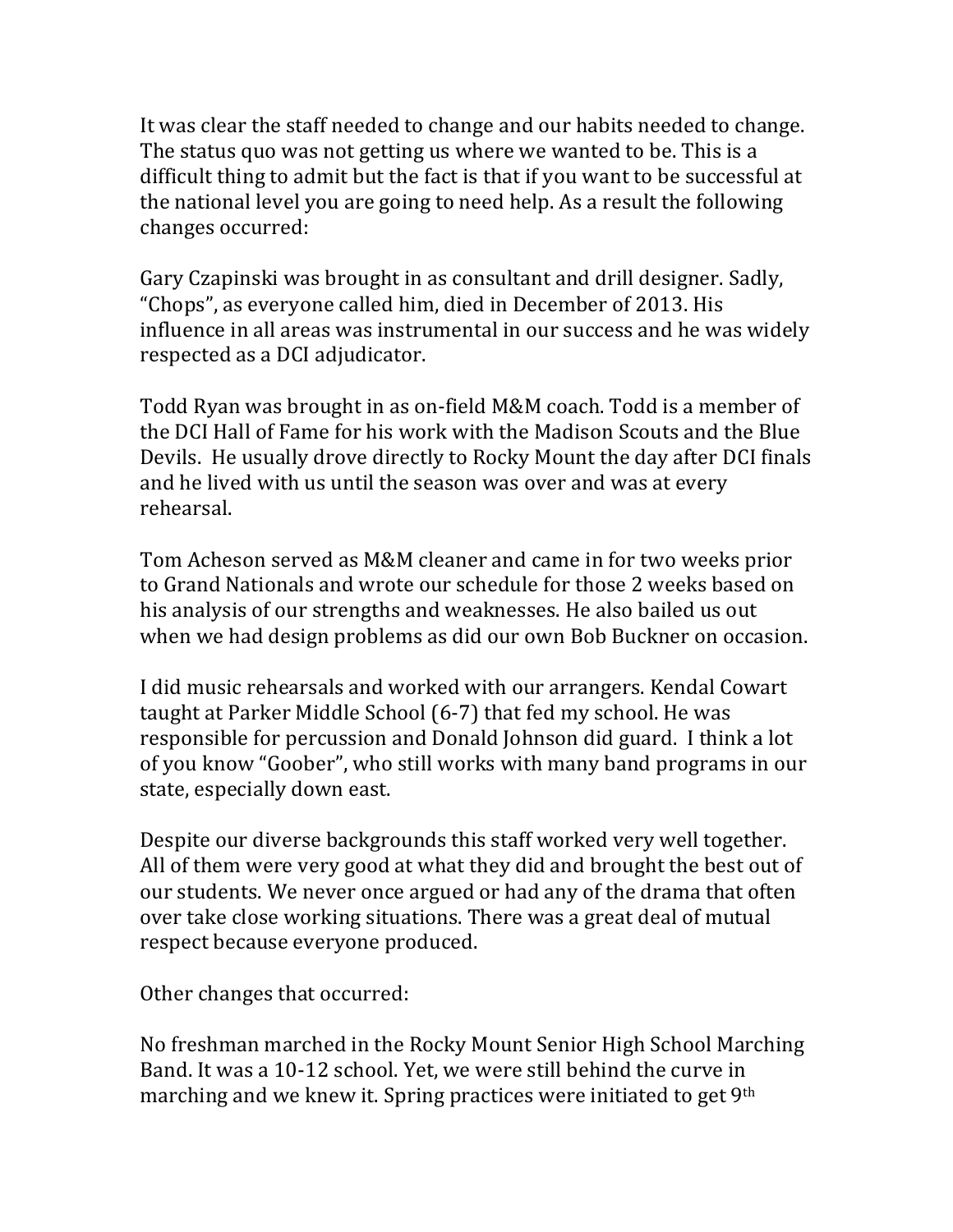graders up to speed prior to the fall. In addition, summer marching practices were started. If you were in town, you came 2 nights a week. Motto: If you march better, you play better.

JC became our managing CEO and this allowed each of us in our areas of responsibility, to completely concentrate on what needed to be accomplished and we were accountable for any shortcomings. In short, he gave the staff the freedom to address problems as we saw fit and then he brought it all together. Every rehearsal began and ended with his observations on the band's progress and what needed to happen next. 

# **1.** Stare at what you want to become.

# **3. Steal without apology**

The winner of the first BOA regional we attended and the winner of the 1982 BOA Grand National Championship was Norwin High School from North Huntingdon, PA. JC and I talked many times about things that Norwin did that separated them from us and other competing bands. We became friends with their director, L.J. Hancock. We even stayed in their school when performing at a BOA regional in the Pittsburg area. [C] gave me the freedom to roam the warm-up areas at competitions and I attended many local drum corps shows but stayed in the practice, warm-up areas to watch how fundamentals were developed by these high achieving organizations. This resulted in the following changes:

- 1. Woodwind and brass warm-ups were separated. A brass fundamentals routine of mouthpiece, long tones, flexibilities and extensive breathing exercises was implemented. I got the breathing exercises out of Ed Kleinheimer's book, The Art of Trombone Playing. Now, I would use Breathing Gym by Pat Sheridan and Sam Palafian. This fundamentals period normally took 30-40 minutes at the beginning of rehearsal before full band music rehearsal.
- 2. A commitment to sound development that was consistent with indoor concert band was implemented. Since woodwinds made up a large part of the band, our arrangements needed to contain more material for them. This provides color contrast and also rests the brass. Norwin showed us that tenor voices and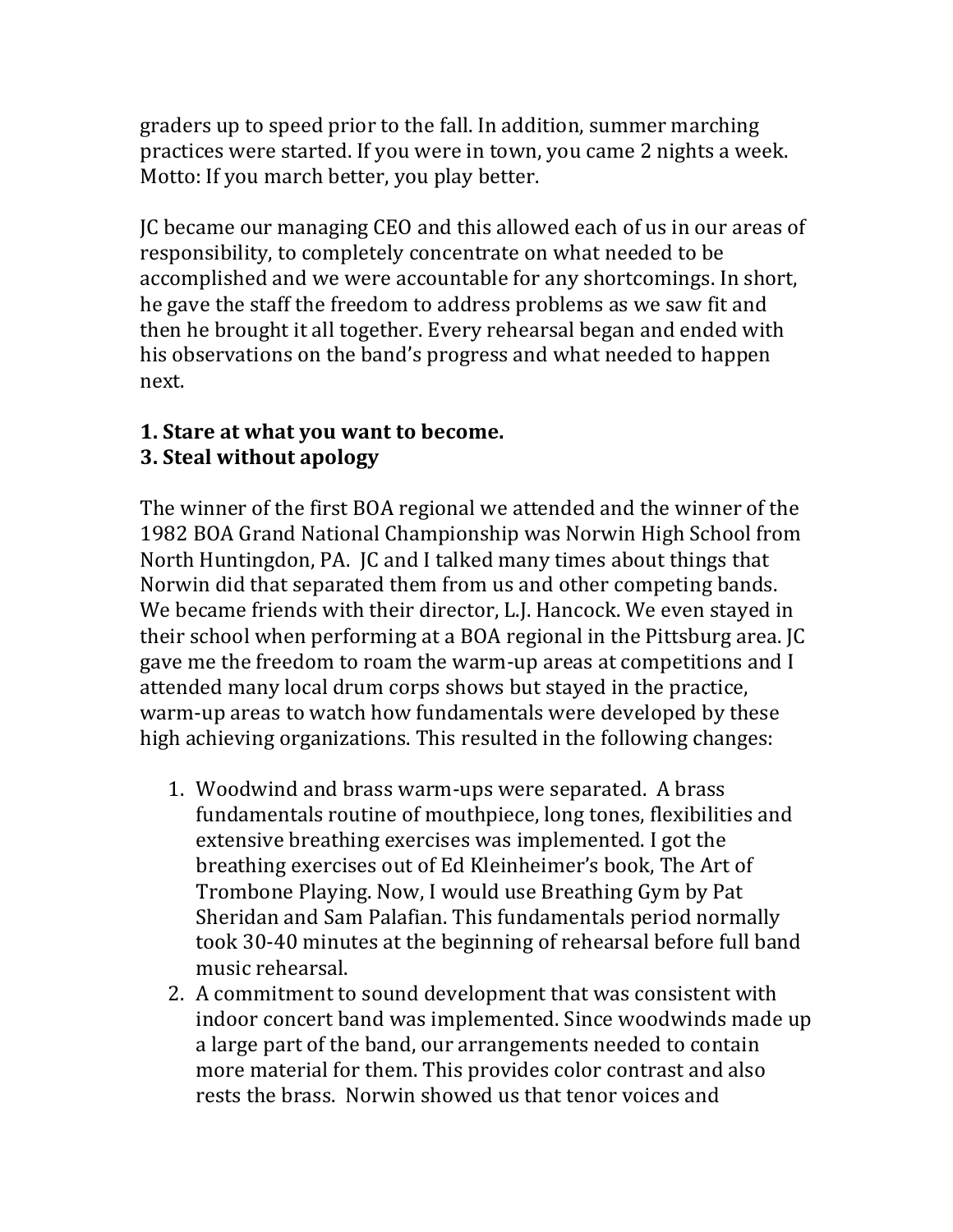chalmeaux clarinet could be used outside provided the context was right. We made sure that these contrasting colors were included in our arrangements.

- 3. In studying the BOA scoring sheets, JC and I both came to the conclusion that all things being equal, the best playing band should win and that's as it should be. We decided that musical values and musicianship were going to drive everything we did. Music was selected that contained dramatic elements that could lead to production moments. If a moment was not really there, and we wanted to do the piece, it was put there. As Chops used to say sometimes you need to make a cat bark. In all three Grand National Championships we won best general effect. If this happens you are playing well.
- 4. Thursday rehearsals before a BOA event often began at the end of show and worked backwards through the show to insure big moments were happening.
- 5. Students in the junior high program needed to have a higher level of musicianship. Individual etudes, solos, scales and arpeggios were graded regularly. The  $8<sup>th</sup>$  grade band started the fall in grade 3 and moved to 4 in the spring. The  $9<sup>th</sup>$  grade band often moved to grade 5 in the spring. An audition to get in the marching band was implemented.
- 1. **Stare at what you want to become**
- **3. Steal without apology**
- **5. Be willing to be stupid**

# **6. Choose Spartan over luxurious**

I think Rocky Mount had some of the worst practice spaces in the state. Our stadium was a very old baseball field that converted to football in the fall. There was a large dirt area that was the infield. I think Spartan was the perfect word for our outdoor practice spaces. The same could also be said for many of the locations that Daniel Coyle visited when he was researching the LBOT. The Spartak Tennis Academy was in a run down warehouse. For several years at the beginning of John Wooden's tenure at UCLA the players had to clean up their dilapidated practice facility before practice. They did not play home games for 14 years until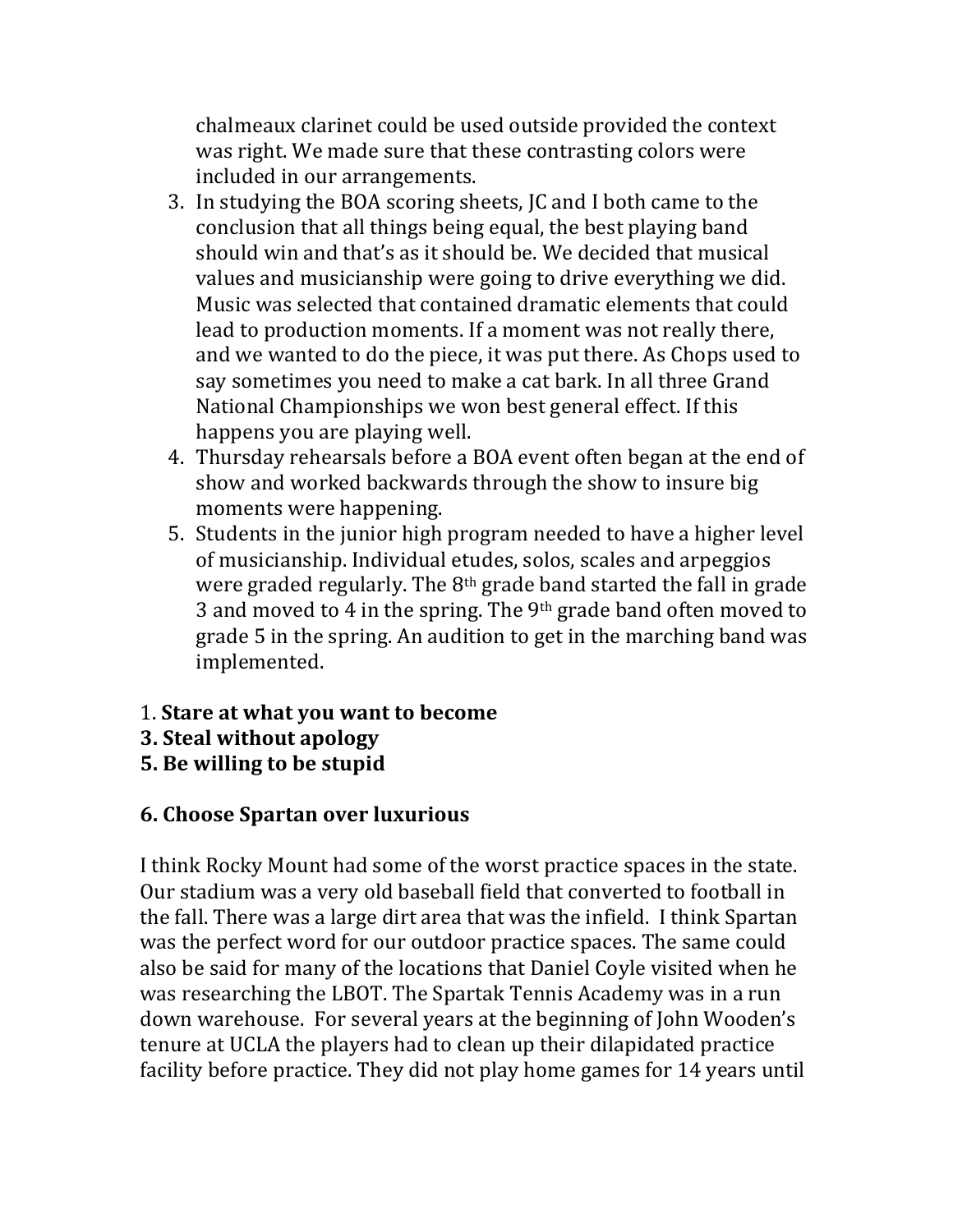a new arena was finally built. Wooden's take on this – he said it sure made us a better road team.

#### **17. Embrace struggle**

In each year of a Rocky Mount Grand National Championship there was always at least one show where things went terribly wrong. In 1983 when we were at the Pittsburg Regional at the finals performance it was so cold that the kids made paths in the frost as they marched. That was not the worst of our problems. We lost to Norwin HS by a very small margin and the kids were furious. They were a lot more teachable the next Monday, however. I saw it coming. Upon reviewing the tapes after prelims one adjudicator insisted that brass, even at double forte remain in equal balance to the woodwinds. Apparently he had never heard the Chicago Symphony under Fritz Reiner and George Solti. I told JC we were going to take a hit and we did. That person never adjudicated a BOA event again. The students sure were a lot more teachable the next Monday.

Earlier that same year, performing in MD, the band separated in the opener during a 4-count silent drag turn. I honestly do not know how they got back on. The students sure were a lot more teachable the next Monday.

In 1986, we were at a show in NC and in a large move near the end of the show they separated again. It was a large move towards the end zone and the separation in the staging made the move fairly high risk. We won the show by almost ten points, but as soon as the band came to the buses IC really lit into them. He called them cowards and proceeded to lambast them for several minutes. The parents standing around did not know what to think. IC never used profanity, but I think that night he came pretty close. The students sure were a lot more teachable on Monday. 

I am not sure what year it was, but at a Friday night football game we had a really bad half time performance. We used football game performances to determine rehearsal plans for the next week. IC was so furious that he marched the band right back to the high school and we practiced for a couple of hours and never returned to the game.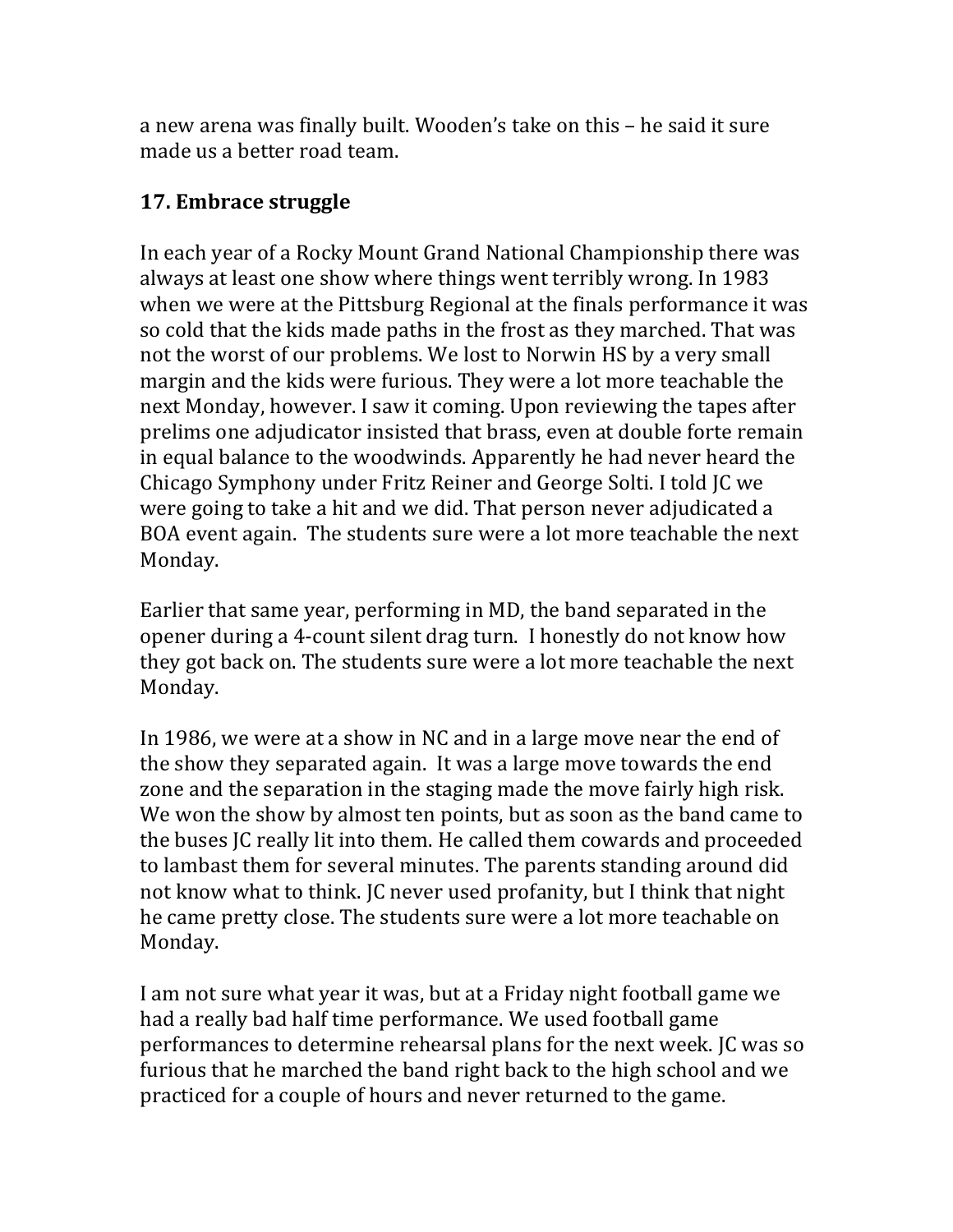The students sure were a lot more teachable on Monday

## **17. Embrace struggle**

#### **43. Embrace repetition**

# **44.** Have a blue color mind set - inspiration is for amateurs.

JC taught me that to be excellent at something you simply must commit to do the work. He often said good bands are made up of good individual players. If you want your band to be better, the individual players must be better. There is no bench in band. You are as good as your least competent player. So Bob Reynolds statement is true: if you want to be a great conductor, get great players. JC also had a funny way of telling the band to reset in rehearsal. He would say, set it up again but he pronounced again in an unusual manner. I have never heard anyone else pronounce again that way, but if had a dollar for every time I heard him say that I would be rich. He once told me, if the students were not giving their best he would do run-throughs the entire rehearsal. He called it playing them into shape or rep them into shape. We never had to do that but he would not hesitate to run a show 3 or 4 times back-to-back. His approach inside with wind ensemble was the same. He was very quick to put the responsibility for improvement on the individual student. He did not believe in practice cards for example. He said he could tell who is practicing by having them play an unannounced solo in class. In the old days we called this going down the line. Now that may be a little intimidating, but it worked. I know what he would say to that – well so what. By the way, that technique also works in university wind ensembles. 

### 49. **When you get stuck-make a shift-everyone hits plateaus. 50.** Cultivate your grit.

I think one of the most important things I learned from JC was this: students do not know how good they can be. They literally need to be shoved into a demanding experience by someone who expects them to do it. Always assume that the student is capable of doing what you demand. That is also how he treated me.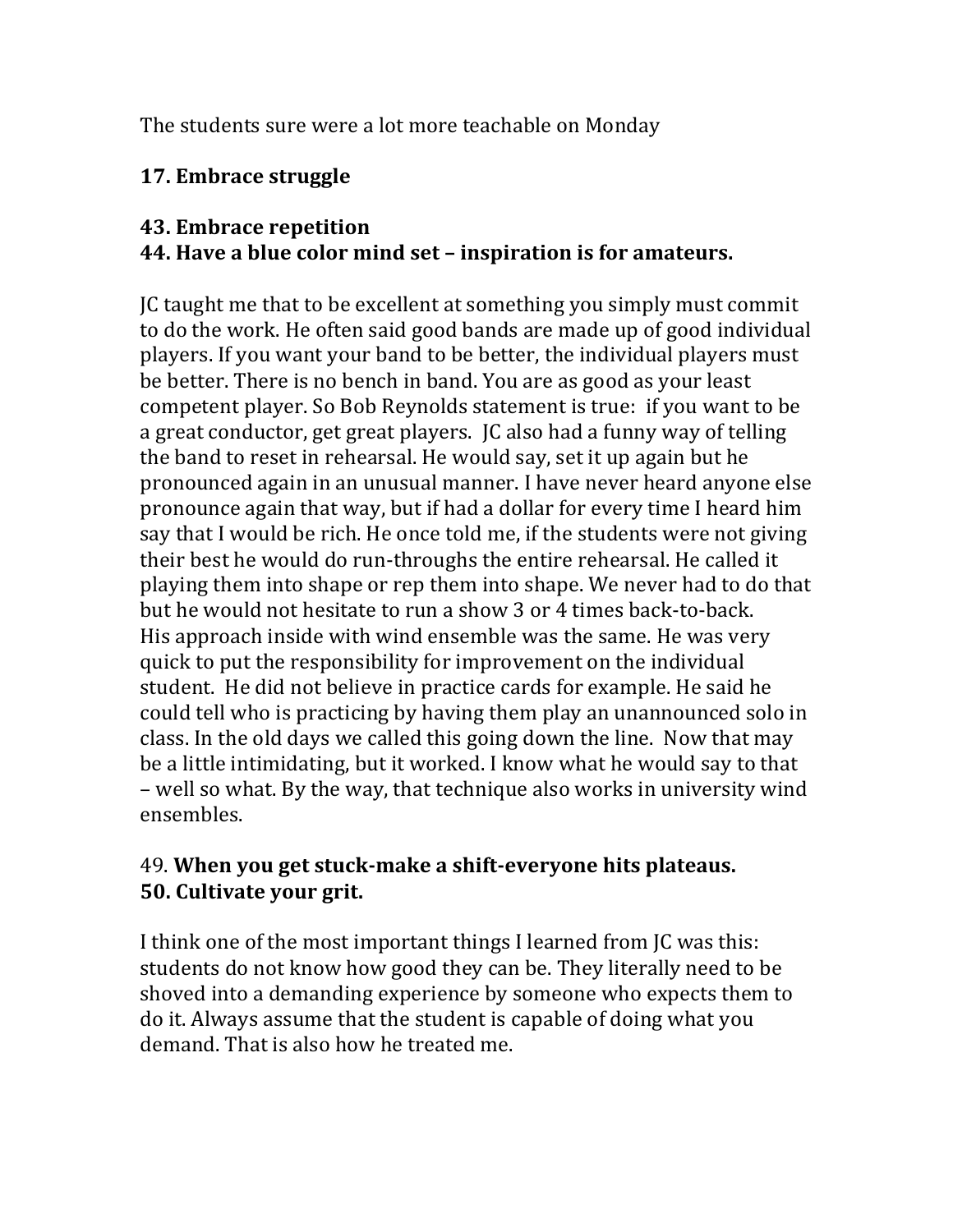Let me close by looking at a recent study of Grand Nationals Finalist bands. Emmett O'Leary recently published in the Journal of Band Research (Spring of 2016) a study of the BOA Grand National finalists from 2001-2013. Economic and demographics of 35 bands from this time period were examined. Here is a brief summary of the results:

"The typical Bands of America Grand National Championship Finalists will likely have competed at the event more than once, be from a major population center or within  $\lambda$ miles of a major population center, have a high school enrollment significantly larger than their state's average, have a lower than state average percentage of students receiving free or reduced lunch, and be from a district with higher than average medihousehold income. In sum, finalist bands are likely to be from large schools with abov average economic means located in the central region of the United State. "

Except for the "competing in the event more than once," none of the other characteristics listed applied to the Rocky Mount Senior High School Band. It was through the remarkable vision of JC Sykes that the **pocket of excellence** flowered there during the 1980's. He saw something more in the community, in the students, in the band parents, in the staff and certainly in me, than we saw in ourselves. I think I will remember that aspect of his mentorship the most.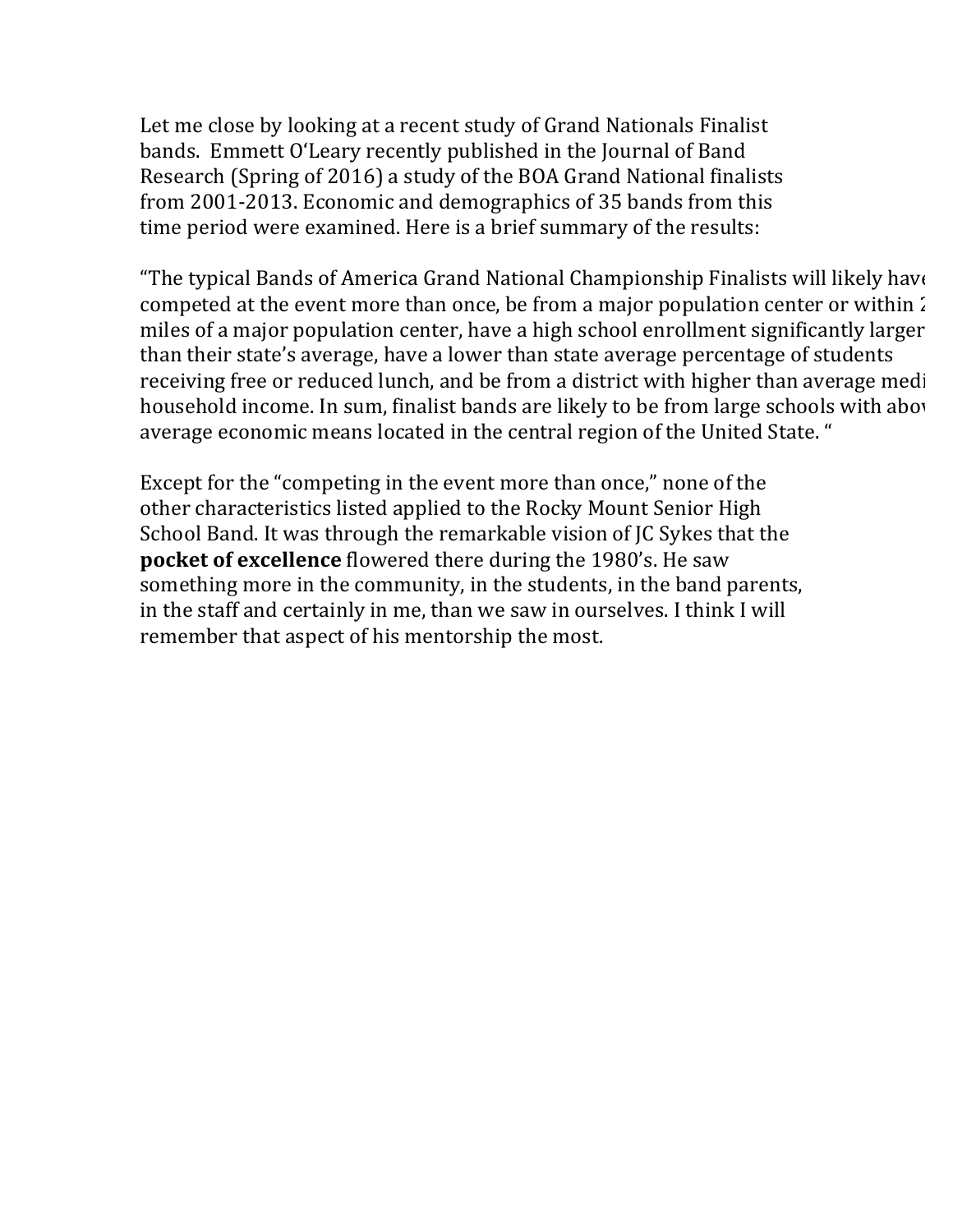

John C. Sykes, Jr.<br>1938 - 2015